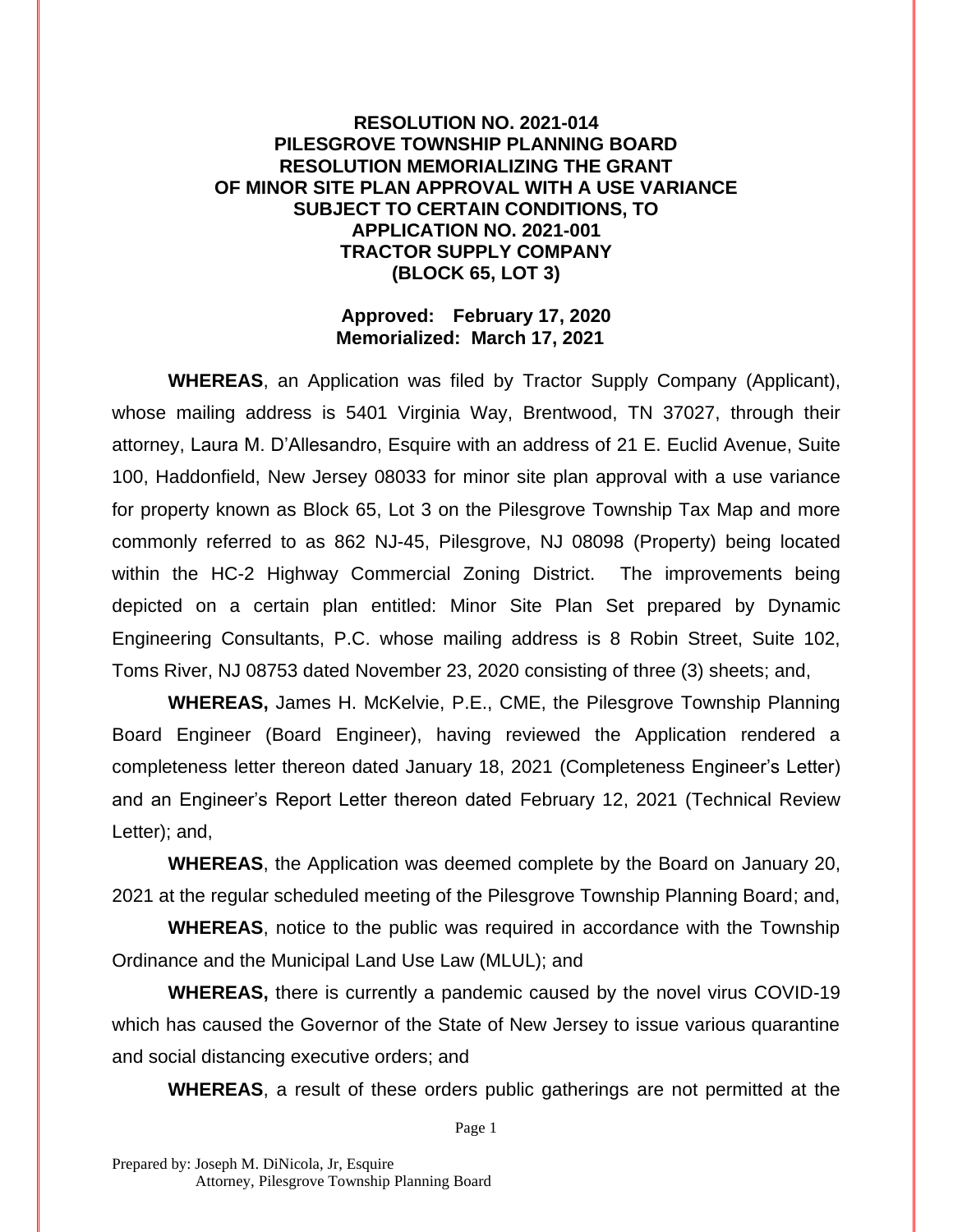time this meeting was held, as such the Planning Board meeting was required to be conducted virtually; and

**WHEREAS,** the Planning Board through the excellent work of the secretary, coordinated a virtual meeting through the program Go To Meetings; and

**WHEREAS**, the Planning Board issued its own notice to the public prior to the meeting that the meeting would be held both virtually and in person with instructions of how to call into the meeting; and

**WHEREAS**, the Applicant provided notice in accordance with applicable MLUL and Township Ordinance, in which it was indicated that the Planning Board Meeting would be held virtually, providing all required call-in information for the public's use; and

**WHEREAS**, additionally the Application was posted on the Township's website for review and use by interested public; and

**WHEREAS,** additionally the Applicant was required to provide paper copies of all application documents to any member of the public as requested; and

**WHEREAS**, the Board determined that it had jurisdiction to hear the Application and proceed with a public hearing on the Application on the regular meeting of the Pilesgrove Township Planning Board convened on February 17, 2021; and

**WHEREAS,** the Board heard testimony from the Applicant's Planner and Engineer, Joshua M. Sewald and representations made by Laura M. D'Allesandro, Esquire, attorney for Applicant; and

**WHEREAS**, after hearing the above testimony and representation, the Board made the following findings of fact:

- 1. The property is in an HC-2 Highway Commercial Zoning District as designated on the Township Zoning Map.
- 2. The Property is approximately 5.76 acres in size and is located on the southeast side of NJ Route 45 and US Route 40.
- 3. The Property currently consists of a 22,670 sq ft Tractor Supply retail store, 24,465 sq ft concrete surfaced fenced outdoor display area, bituminous drives and parking area, concrete sidewalks, permanent display areas, rear loading platform, rear trash enclosure, landscaped parking area reserved for future parking needs and stormwater management area.

Page 2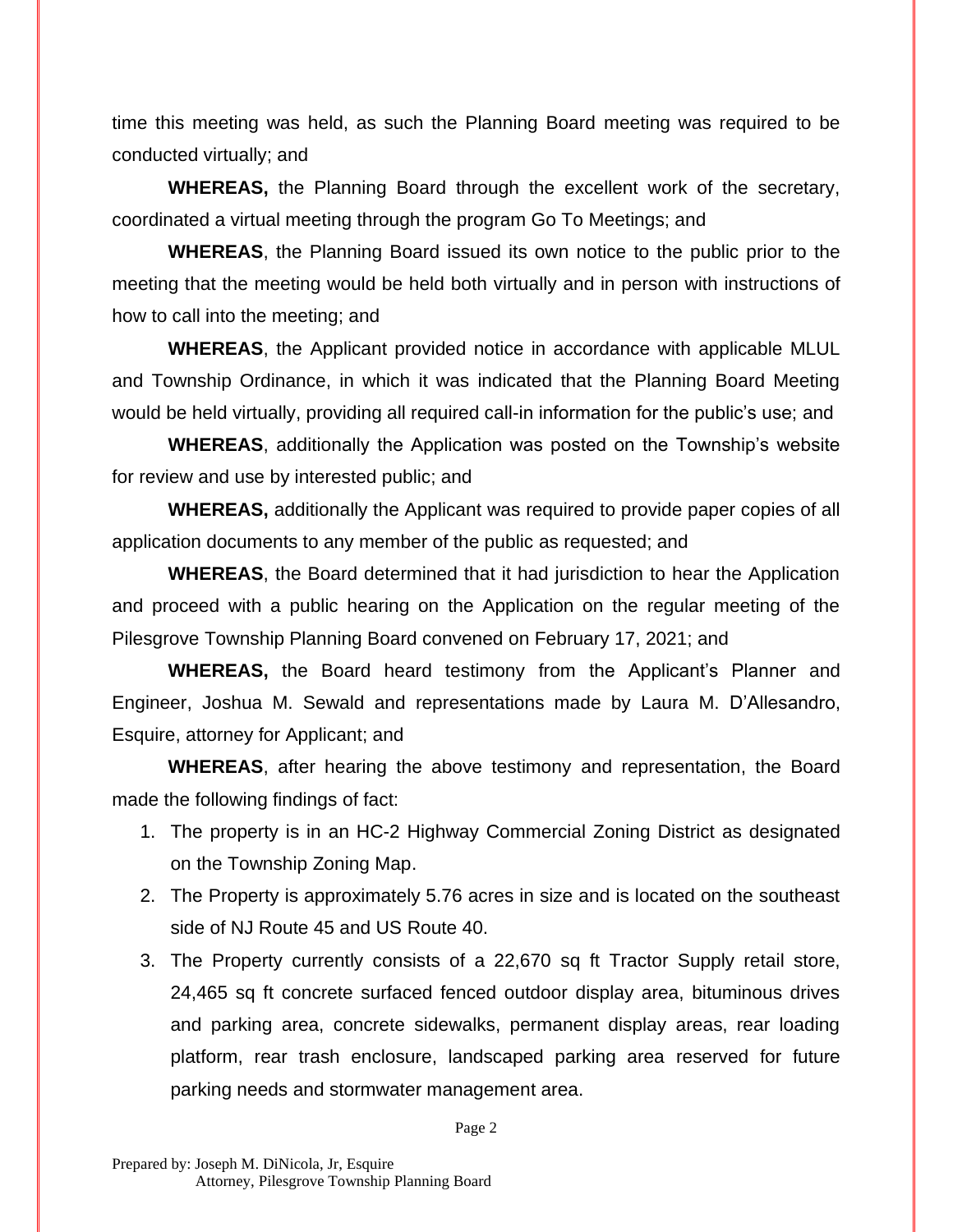- 4. The Applicant is proposing to add the use of retail sales of propane gas to customers from a 1,000-gallon propane tank.
- 5. The propane tank will be located within the existing fenced outdoor display area on the west side of the existing building.
- 6. The proposed propane tank will be surrounded on all sides by (22) 4' high (steel pipe set in concrete) bollards, spaced evenly around the tank.
- 7. The propane tank will be utilized for retail sales of propane gas to the general public.
- 8. The operation shall require 2-3 delivery trucks of bulk propane per month.
- 9. The propane sales shall operate during the current normal business hours of the Tractor Supply Store.
- 10. The retail sales of propane gas is not permitted in the related zoning district and therefore the Applicant requires a Use Variance.
- 11. For the granting of the Use Variance the Applicant's Planner and Engineer testified to the following regarding the positive and negative criteria:
	- a. **Positive Criteria**: The site is particularly suitable for the proposed use of the retail sale of propane and the proposed use will complement the existing retail store use.
	- b. **Negative Criteria**: The variance can be granted without a substantial detriment to the public good nor result in any material adverse impact on any neighbors. Additionally, the variance will not substantially impair the intent and purpose of the zone plan or zoning ordinance.
- 12. No member of the public appeared and spoke on the Application.
- 13. The Board Next reviewed the Engineer Review Letter. The Applicant agreed to comply with all the comments and requirements contained in the letters, subject to the Engineer's approval.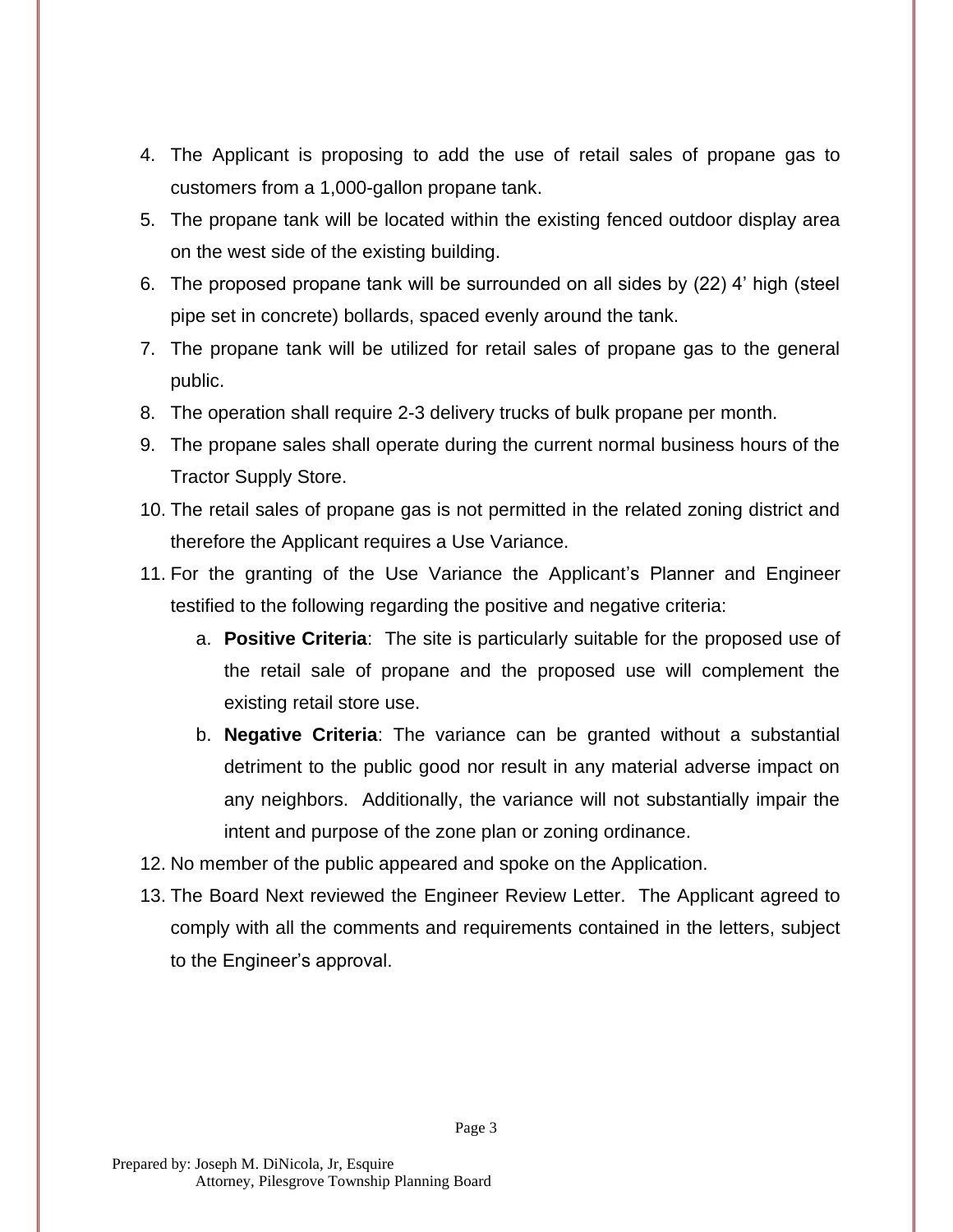**BE IT THEREFORE RESOLVED** on this day of the same of the same of the same of the same of the same of the same of the same of the same of the same of the same of the same of the same of the same of the same of the same of the Pilesgrove Township Planning Board, the Minor Site Plan, Use Variance and waivers as requested, as further depicted on the plans submitted is granted and is subject to the following conditions:

1. Payment of any and all required fees which are due or may become due to the Township within seven (7) days notice thereof, including but not limited to, settlement of any outstanding review escrow accounts.

2. Any and all conditions of approval detailed in the Technical Engineer's letter is subject to the Engineer's approval.

3. Obtaining any and all other approvals for the proposed revisions that may be required by any governmental/regulatory body including, but not limited to, the New Jersey Department of Environmental Protection pursuant to the Freshwater Wetlands Act, the Salem County Planning Board and/or the Salem County Soil Conservation District, New Jersey Department of Transportation, etc. Applicant's engineer shall certify that said approvals have been received.

**BE IT FURTHER RESOLVED**, that in the event the above conditions are not satisfied within two (2) years from the date of the grant of approval, the relief granted herein shall be denied retroactively to said approval date.

**BE IT FINALLY RESOLVED** that the Applicant is hereby placed on notice that:

1. If he or his successors intend or desire to engage in a regulated activity upon the Property as defined in N.J.S.A. 13:9B-3; and, if required, a Freshwater Wetlands Permit or exemption therefrom must be obtained.

2. In the event the development requires the disturbance of more than 5,000 square feet of property, approval of a plan for soil erosion and sediment control may be required from the Salem County Soil Conservation District; and if so, no Certificate of Occupancy will issue until the plan is implemented.

3. Applicant shall comply with all representations made during the course of the hearing and in all filed documents.

4. Applicant shall indemnify and hold the Board harmless from any claim of any kind which may be made as a result of any deficiency in the Application, including any challenges to the notice requirements of the MLUL and Township Ordinance.

Page 4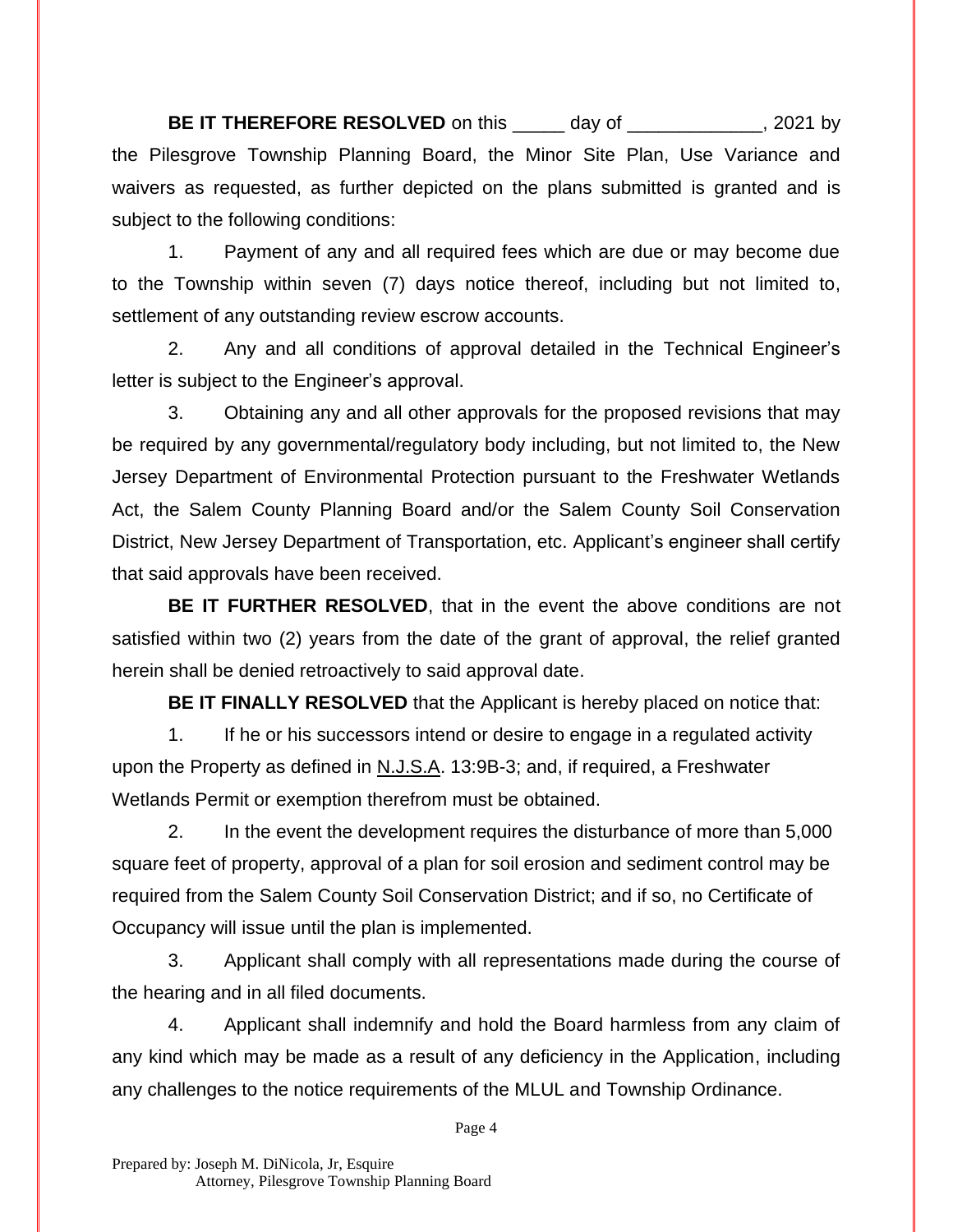5. During construction, Applicant shall correct any condition causing erosion or any other deleterious effect upon the community within three (3) days notice, or any lesser time deemed required, from or by the Township Engineer.

6. Applicant shall be responsible for locating the improvements in accordance with the Ordinance and/or this Resolution. Same may require the retention of a professional land surveyor, engineer, etc. to ensure compliance with the Ordinance. Applicant expressly understands that the Township shall not be responsible for locating the improvements and if same are not in compliance with the Ordinance and/or this Resolution, Applicant shall be obligated to remove said non-conforming improvements and relocate them in accordance with the Zoning Requirements and/or this Resolution.

7. Any additional site improvements or modifications to the approved plan require approval from the Pilesgrove Planning Board.

8. The Applicant shall comply with all Township and MLUL bonding requirements.

## **PILESGROVE TOWNSHIP PLANNING BOARD**

**BY:** 

Page 5

**JEFFREY STRING, Chairperson**

**ATTEST:**

**RITA SHADE, Secretary**

**\_\_\_\_\_\_\_\_\_\_\_\_\_\_\_\_\_\_\_\_\_\_\_\_\_\_\_\_\_\_\_**